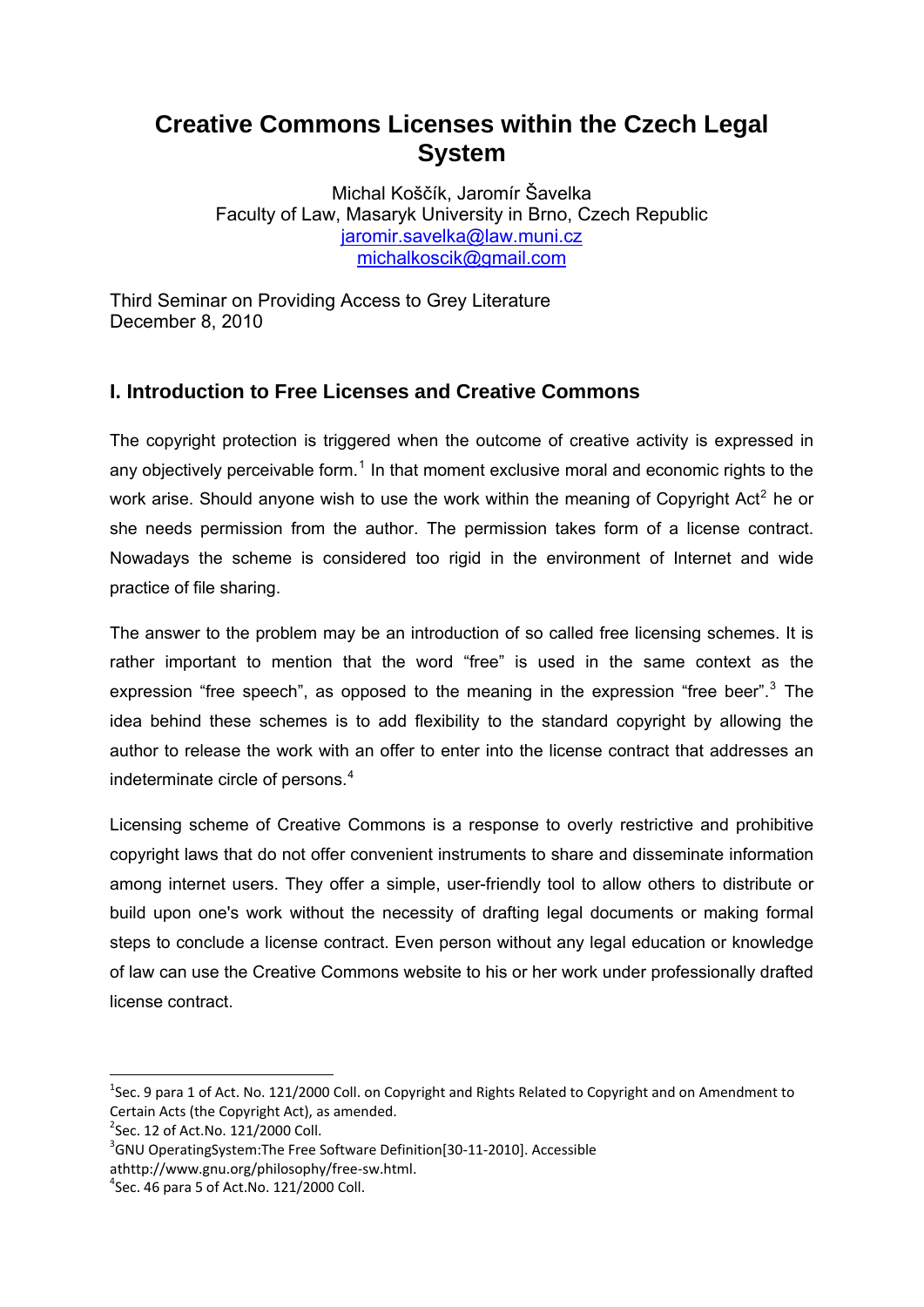This user-friendliness has, however, its hidden perils. The licensing procedure itself is perhaps too easy and may create an illusion that nothing can go wrong. But licensing is not as simple as it may appear from the first visit of Creative Commons' website. The most frequent mistake a user can make when using a license under the Creative Commons is to license a work for which he has no legal entitlement to license. Surprisingly, even the author of the work does not always have the right to license his or her work under the Creative Commons. For example, if he or she creates work under contract or as an employee, the right to license may belong to the customer or employer. On the other hand, a company might not be always entitled to license works produced by its employees. The problems might get even more complicated when a work has more than one author, or when there is a derivative work (such as translation or music remix) involved.

## **II. No One Can Transfer a Greater Right Than He Himself Has**

Putting a work under Creative Commons license without a legal entitlement to do so can have negative consequences for the licensor (i.e. the person who grants a license) but also for the licensee – a user who uses the work licensed under Creative Commons. When dealing with licensing we have to bear in mind a universal legal principle that no one can transfer a greater right than he himself has.<sup>5</sup> If the licensor does not have a right to award a license, the permission to use the work cannot be granted to a licensee. Hence in this case, the licensee violates the copyright even if he or she uses the work in accordance with the terms of the Creative Commons license contract he saw attached to it.

Therefore answering the question who can share the individual work is a necessary first step to every procedure of licensing. The basic rule of copyright is that the right to grant permission to use a copyrighted work belongs to the author. This rule is modified when the author enters into the legal relationship with other person or entity, such as employment, works contract or license contract.

### **II.1 License Contract**

When a license contract is present we can distinguish four possible models that would determine who would be entitled to put a work under CC terms:

- 1. The author grants the licensee an exclusive license with a right to sub-license
- 2. The author grants the licensee an exclusive license without a right to sub-license
- 3. The author grants the licensee a non-exclusive license with a right to sub-license
- 4. The author grants the licensee a non-exclusive license without a right to sub-license

 5 *Nemo plus juris ad aliumtransferrepotestquamipsehabet.*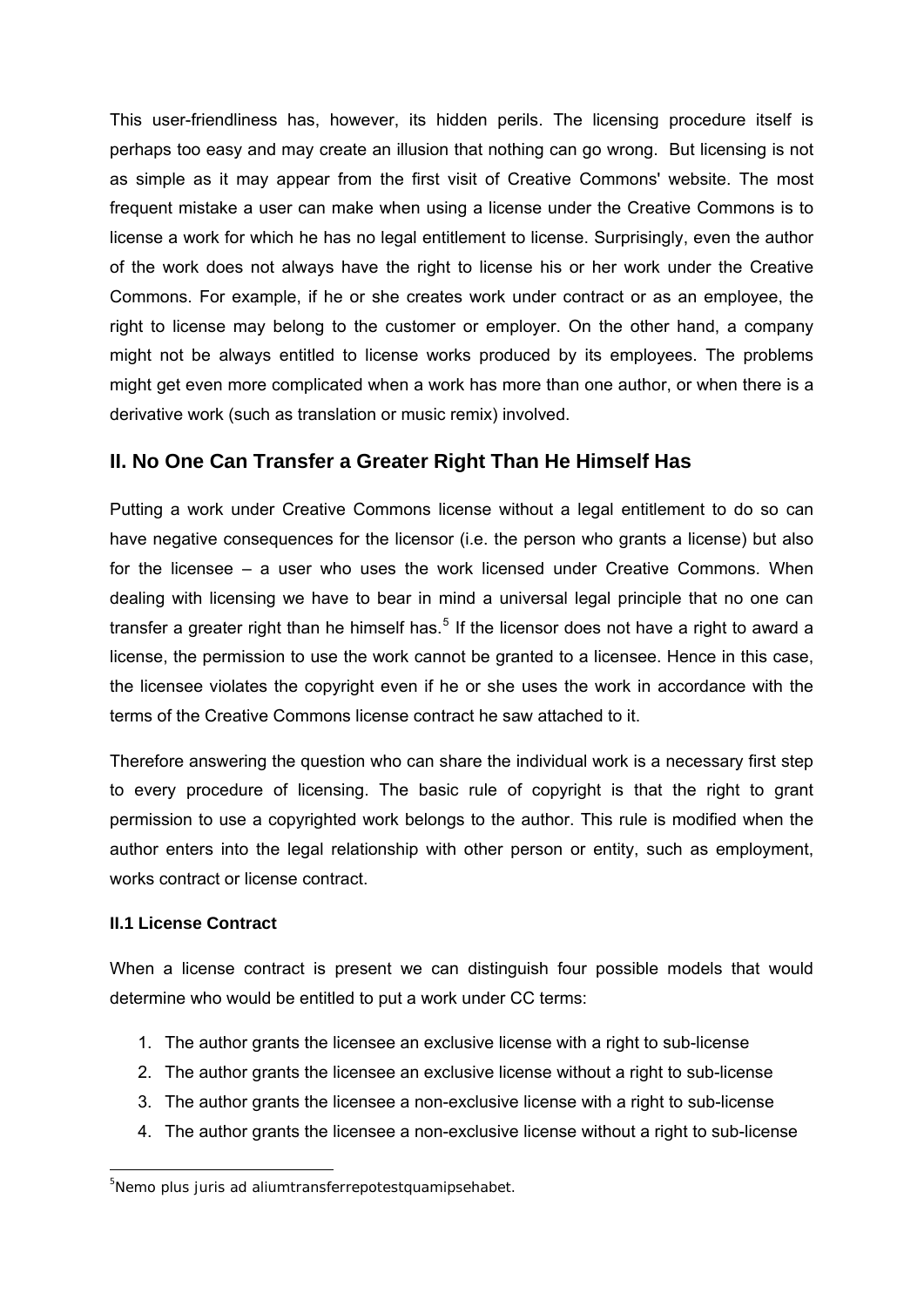The exclusive license means that the licensee becomes the only subject entitled to use the work. If the author grants an exclusive license, he loses the right to grant any more licenses, including licenses under Creative Commons, for the duration of the license agreement. Shall he wish e.g. to give library a permission to display the work on-line under Creative Commons, he would need a permission from the licensee or wait until the duration of the license has expired. In cases where the license is non-exclusive i.e. giving the author right to grant a license to multiple subjects, the author is free to share his work under CC (or give someone else consent to make the work available under CC).

The question remains, whether a licensee who has the right to sub-license the work can put this work under Creative Commons even without express consent of the author. The answer to this question would depend heavily on the terms of the license agreement, but most likely, will be negative. The duration of license agreement is usually limited in time. The licensee cannot make licensing agreements that would last longer than the original license. Because CC licenses do not have a tool that would limit the duration of license, the licensee would probably not be able to use his right to sub-license.

Hence in situations 1 and 2 the author loses the right to put his work under the Creative Commons license for the duration of the license agreement with the licensee. The licensee can put this work under the Creative Commons only if he has the right to grant further licenses and if the duration of license would match the duration of copyright protection of the work (i.e. 70 years after the death of the author). In most cases, the existence of exclusive license makes it impossible to license a work under the Creative Commons.If the author puts the license under Creative Commons he can be sued by the licensee. In this situation, theauthor has to wait until the expiration of the license contract or negotiate the change of contract terms with the licensee.

In the situations 3 and 4 the author has the right to make more license agreements so he can freely share his work under the Creative Commons. The licensee can share the work under the Creative Commons only if he has express permission from the author or if he has right to give sub-licenses within the extent of terms and conditions of Creative Commons.

#### **II.2 Employee Works and Works Contract**

When we deal with works of the employees of certain entity like school, company or government institution, it is necessary to answer the question, whether the work involved was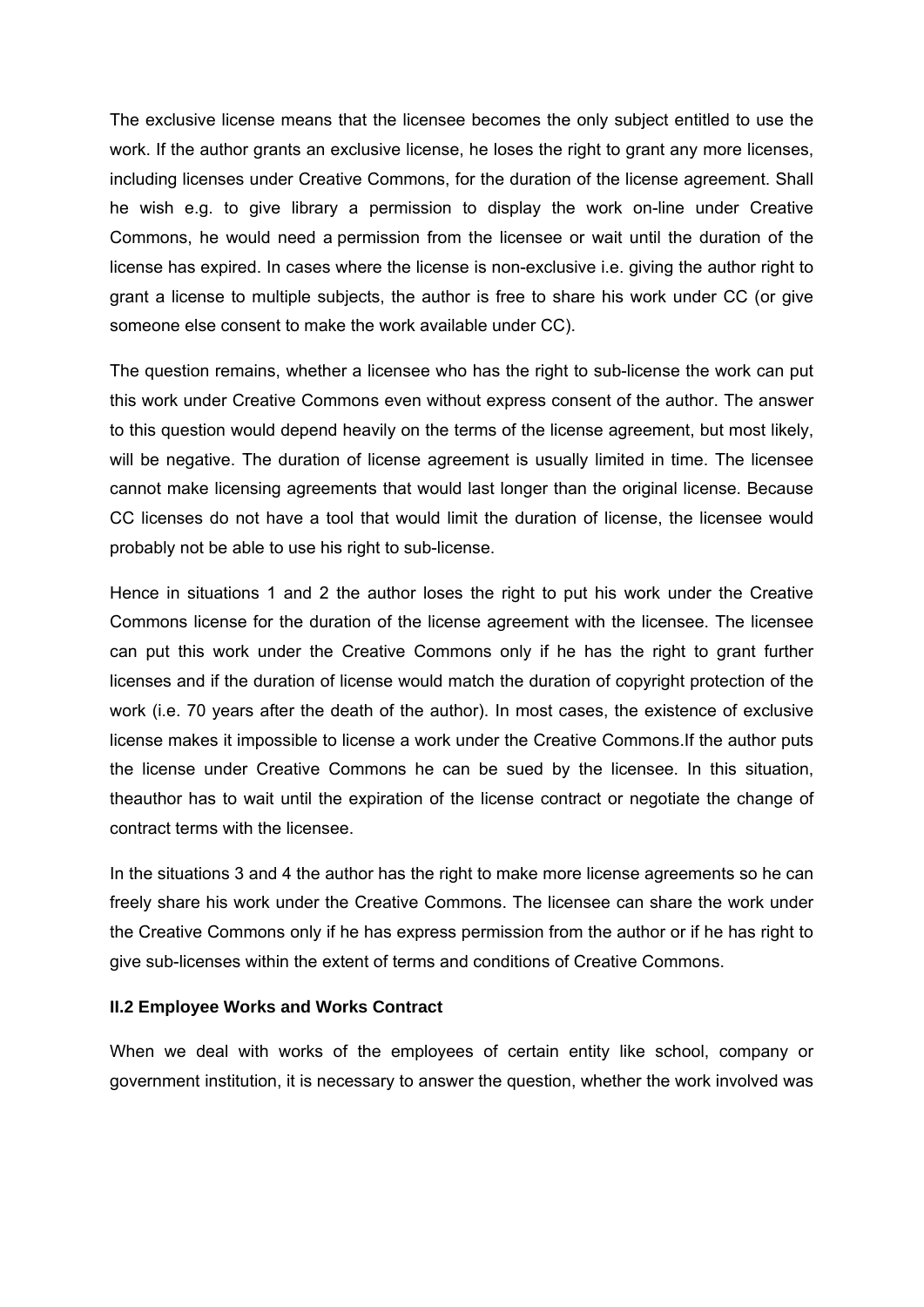really created to fulfill an obligation arising from employment of the author.<sup>6</sup> If it was, then the provisions regulating employee's work will apply. In the Czech Republic, such works are regulated in the Article 58 of the Czech Copyright Act. The provisions of this article are not really in favor of sharing the work via Creative Commons. The employer is entitled to use the work and even make license agreements with third parties. Hence the employer is entitled to share the work under Creative Commons. Unless expressly stipulated in the contract, the author himself does not have a right to license his work to third parties so he cannot share his work under Creative Commons without express permission of the employer. If the employer ceases to exist, the rights from this work move to the author. This means that in this case, the author can share the work under the CC license.

If a work is created as a performance of the agreement between the author and the third party, like wedding photograph or article for the magazine, it is necessary to examine the provisions of the given contract. If the provisions do not set forth who is entitled to share the work, the paragraph 61 of the Copyright act applies. This article states that *it shall be deemed that the author has granted a license for the purpose following from the contract. Unless otherwise provided in this Act, the customer may only use the work beyond such a*  purpose on the basis of a license agreement.<sup>7</sup> If the contract does not expressly stipulate something else, the author does not lose the right to share the work under the Creative Commons.

#### **II.3 Irrevocability**

The problem of licensing a work using one of the Creative Commons licenses is not limited to the fact that it is rather easy to infringe either intentionally or by mistake someone's copyright. Another issue lies in one of the very important features of free licensing which is its actual irrevocability. Once a work has been published using a free licensing scheme it is almost impossible to prevent its further republishing by other persons. Therefore it is important to find a working tool that would prevent an uninformed person from using the Creative Commons license in such a way that would constitute a copyright infringement. Such a tool must deal with the fact that Creative Commonsdoesn't tackle the issue of current legal status of a work properly since they are mostly dealing with the act of publishing a work under a Creative Commons license. The tool or technique we are talking about should concentrate on the process of evaluating current legal status of a work and deal with third parties' rights before the work is published using the scheme. In the following section we

<sup>&</sup>lt;sup>6</sup>Sec. 58 para 1 of Act. No. 121/2000 Coll.statesthat "in fulfilling his duties arising from the *employment or civil service contract with the employer or from an employment relationship between <sup>a</sup> cooperative and its member*." <sup>7</sup>

 $7$ Sec. 61ofAct. No. 121/2000 Coll.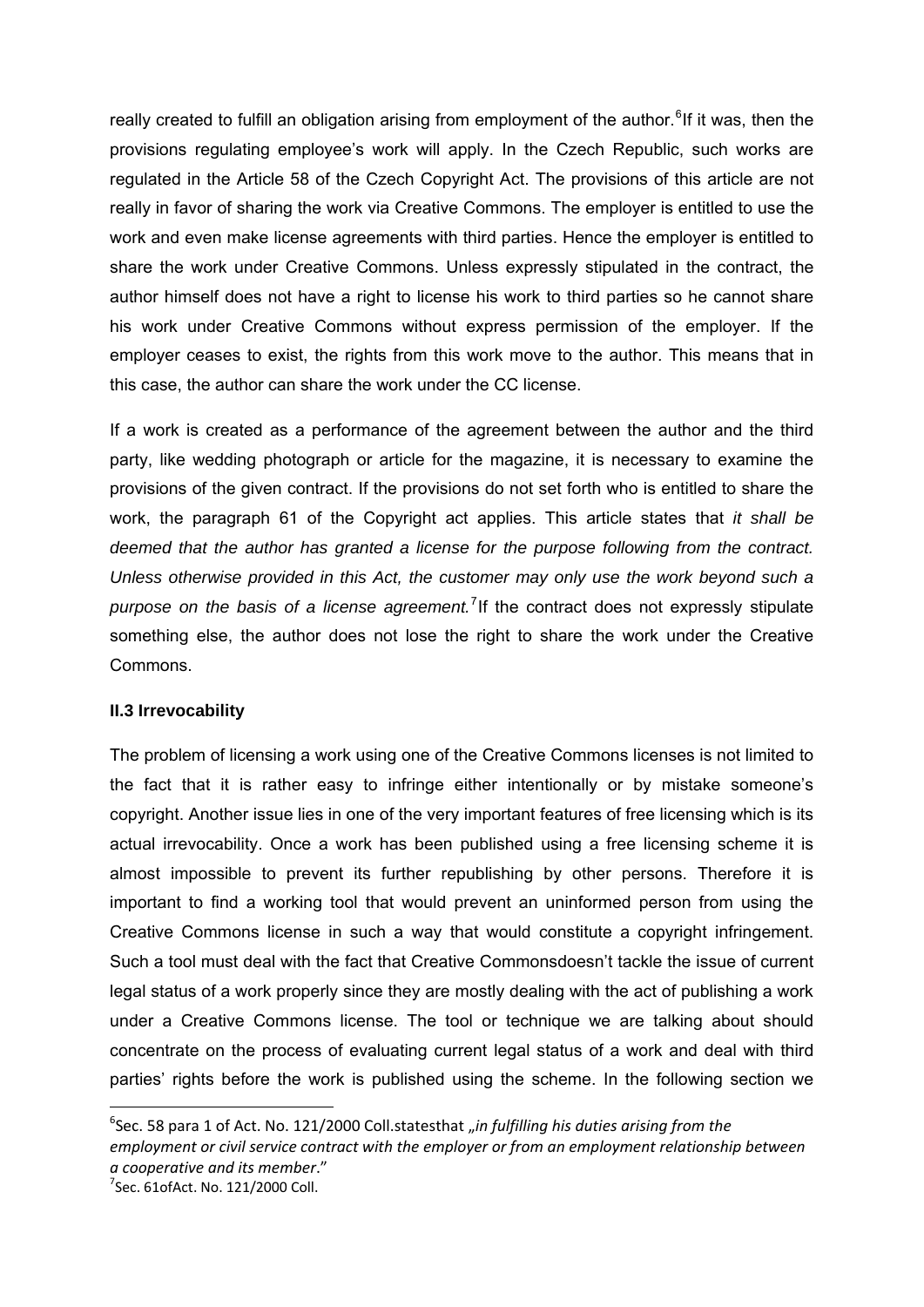discuss possible approaches to the issue focusing on their actual implementation, their advantages and disadvantages.

## **III. Three Approaches to Free Licensing**

There are three recognizable approaches to free licensing:the enthusiastic "gung ho approach" used by creativecommons.org $8$  and a large number of bloggers, more cautious"informed user approach" and "institutional approach".

### **III.1 Gung ho Approach**

Should you want to publish a work using one of the Creative Commons licensing schemes all you need to do is visit the Czech version of Creative Commons website<sup>9</sup> and use the "Publish a work under a Creative Commons License" link. You are immediately redirected to the form you can use to generate the license. The information that is required to be provided is whether you intend to allow a commercial use of your work and a creation of derivative works. You are also required to indicate the jurisdiction that will govern the license agreement. Additionally you can also describe the type of the work, provide its title, a name of the author and URLs for indicating the authorship, the existence of a work from which the one being licensed has been derived and to the more detailed description of other possibilities of using the work.

It can be clearly seen that even not properly informed author can very easily publish a work under the license while he doesn't have all the necessary permissions from other right holders. Should any person want to infringe a copyright intentionally he or she won't encounter even a single obstacle. Therefore licensing a work using this method should be considered as quite risky and extreme level of care should be applied regarding the current legal status of the work.

### **III.2 Informed AuthorApproach**

The informed author approach aims at providing an author who wants to publish a work using a Creative Commons license with the important information regarding the aspects he or she should consider before actually publishing the work. The intention of the approach is clearly to prevent poorly informed author from publishing a work without all the necessary permissions.

<sup>&</sup>lt;sup>8</sup>CreativeCommons [31-11-2010]. Accessibleathttp://creativecommons.org/.<br><sup>9</sup>CreativeCommons [21.11.2010]. Accessibleathttp://creativecommons.cz/

<sup>&</sup>lt;sup>9</sup>CreativeCommons [31-11-2010]. Accessibleathttp://creativecommons.cz/.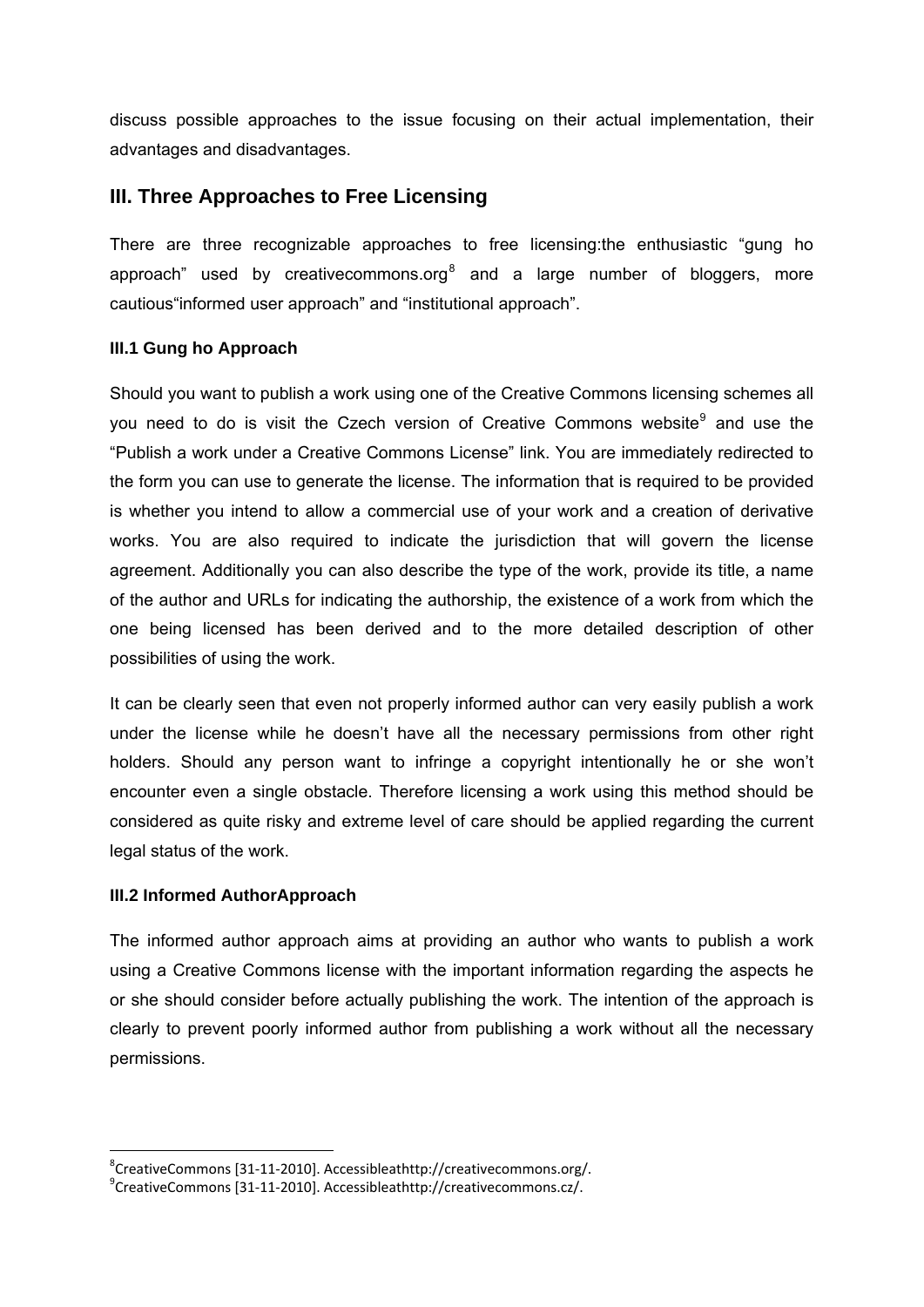Wikimedia Commons<sup>10</sup> is a clear example of the informed author approach. It also uses Creative Commons licensing scheme, but pays much more attention to evaluate the current legal status of the work. Publishing a work at Wikimedia Commons website can be initiated by pressing the "Upload file" button. By clicking the button, the evaluation process is started with aninquiry regarding the form of the work.An author is then asked whether a work is entirely his or her own, someone else's, a derivative work, etc. Depending on the choice the author is given information regarding the possibilities of licensing the work under Creative Commons.

If the author indicates that a work is entirely his own he would receive a notice that it is possible to license it under theCreative Commonslicense. In addition a list of works that belong to the same category is provided as well as the warning advising author to consider the possibility whether the work does contain other copyrighted works since such a work cannot be licensed under the Creative Commons scheme.

In case the author indicates that he actually doesn't know who the author is nor what license should apply he is informed that the work cannot be published at Wikimedia Commons and short description of why is it important to be aware of the current legal status of the work is provided.

The described process is quite reliable in cases in which the author wants to publish the work using Creative Commons license without considering all the relevant aspects regarding the rights of other persons to the work. It is however still ineffective in situations of not providing the system with correct information about the authorship of the work. This can once again be done either intentionally or by mistake.

It is quite important to note that licensing the work using this approach is less pleasant then using simple Creative Commonswebsite. It takes more time to read through the information about the various licensing regimes applicable to the work. However,the "informed author" approach is asensible way to eliminate the majority of mistakes that can turn free licensing into illegal conduct.

#### **III.3 Institutional Approach**

The third possible approach to free licensingis a transfer of the responsibility for licensing the work from the author to the institution which is operating a repository. The main advantage of the approach is that the institution usually deals with the issue of current legal status of the

<sup>&</sup>lt;sup>10</sup>WikimediaCommons [31-11-2010]. Accessibleathttp://commons.wikimedia.org/wiki/Main\_Page.